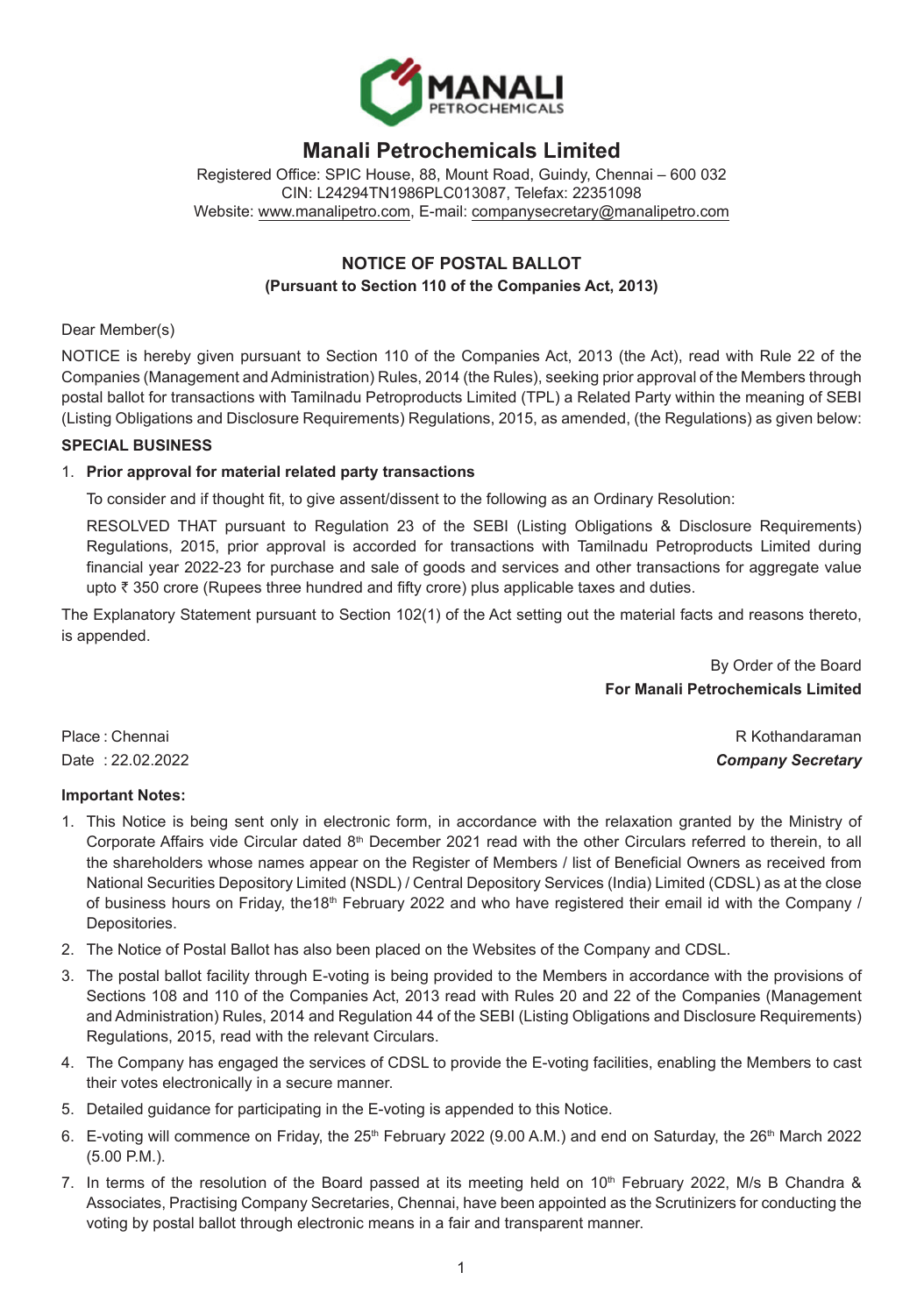- 8. After completion of the scrutiny of voting, the Scrutinizers will submit their report on the results to the Chairman of the Company or any person authorized by him. The results will be announced by Chairman or any other director of the Company, at the Registered Office on or before Monday, 28<sup>th</sup> March 2022. It will be declared by placing it along with the Scrutinizer's report on the Company's website [www.manalipetro.com,](http://www.manalipetro.com/) the website of the Agency and communicated to the Stock Exchanges as required under the relevant law.
- 9. The last date of voting, i.e., Saturday, the 26<sup>th</sup> March 2022 will be taken to be the date of passing of the resolution.
- 10. Members requiring any clarification may contact the Company Secretary and Compliance Officer at the Registered Office of the Company at the address given above or through e-mail viz., [companysecretary@manalipetro.com](mailto:companysecretary@manalipetro.com)
- 11. Grievances, if any, connected with E-voting may be addressed to Manager, Central Depository Services (India) Limited (CDSL), A Wing, 25<sup>th</sup> Floor, Marathon Futurex, Mafatlal Mills Compound, N M Joshi Marg, Lower Parel (East), Mumbai - 400013 or send an email to [helpdesk.evoting@cdslindia.com](mailto:helpdesk.evoting@cdslindia.com) or call Mr. Nitin Kunder (022-23058738) or Mr. Mehboob Lakhani (022-23058543) or Mr. Rakesh Dalvi (022-23058542).
- 12. Non-Individual Members shall make sure that the Power of Attorney or as the case may be certified copy of the Board Resolution to exercise the voting on behalf of the entity has been duly registered or provided to the Scrutinizers through e-mail to [bchandraassociates@gmail.com](mailto:bchandraassociates@gmail.com)

## **EXPLANATORY STATEMENT UNDER SECTION 102 OF THE COMPANIES ACT, 2013**

#### **Item 1**

The Company has been having transactions with Tamilnadu Petroproducts Limited (TPL) for more than 3 decades for purchase/sale of various goods/services. In addition to the other products/services which were being sourced since inception, MPL is purchasing Propylene Oxide from TPL since 2017-18 for its derivative plants.

Though not a Related Party within the meaning of the Act, TPL, being a joint venture of entities of which the Company is an Associate viz., Southern Petrochemical Industries Corporation Limited (SPIC) and Tamilnadu Industrial Development Corporation Limited (TIDCO), has been identified as a Related Party of the Company under IndAS-24 and so the requirements relating to transactions with Related Parties under the Regulations are being complied with. The transactions with TPL have always been in the ordinary course of business at arms' length and would continue to be so, aligned to the extant market conditions and prevailing terms of sale/purchase.

It is essential for the Company to continue the transactions with TPL as it has been one of the major suppliers of the essential raw materials to the Company for more than 3 decades.

In terms of the relevant Policy of the Company read with Regulation 23 of the Listing Regulations, the transactions with Related Parties would be deemed material if they are more than 10% of the consolidated turnover of the Company in the preceding year. In this connection, it has been estimated that the transactions with TPL during the financial year 2022-23 would be ₹ 350 crore excluding taxes and duties, which would be about 20% of the consolidated turnover of the Company in FY 2021-22, annualized based on the turnover for nine months ended 31-12-2021.

Pursuant to the amended provisions of Regulation 23 (4) of SEBI (LODR) Regulations, 2015 effective from 1-4-2022 all material related party transactions shall require prior approval of the shareholders other than the Related Parties through resolution. Accordingly, the same is placed before the Members for approval.

As required under Regulation 23 of the Regulations, the Audit Committee at the meeting held on 10-02-2022 accorded its prior approval for transactions with TPL during FY 2022-23 upto  $\bar{\tau}$  350 crore plus applicable taxes and duties. In terms of SEBI's Circular dated 22-11-2021 all the required information, viz., the name of the Party, nature of relationship, details of the proposed transactions, tenure and justification as detailed above were submitted to the Audit Committee for consideration.

In the light of the above, Board recommends the resolution for consideration and approval of the Members as an Ordinary Resolution. None of the Directors and Key Managerial Personnel of the Company or their relatives are concerned or in any way interested financially or otherwise in the aforementioned proposal.

> By Order of the Board **For Manali Petrochemicals Limited**

Place : Chennai R Kothandaraman Date : 22.02.2022 *Company Secretary*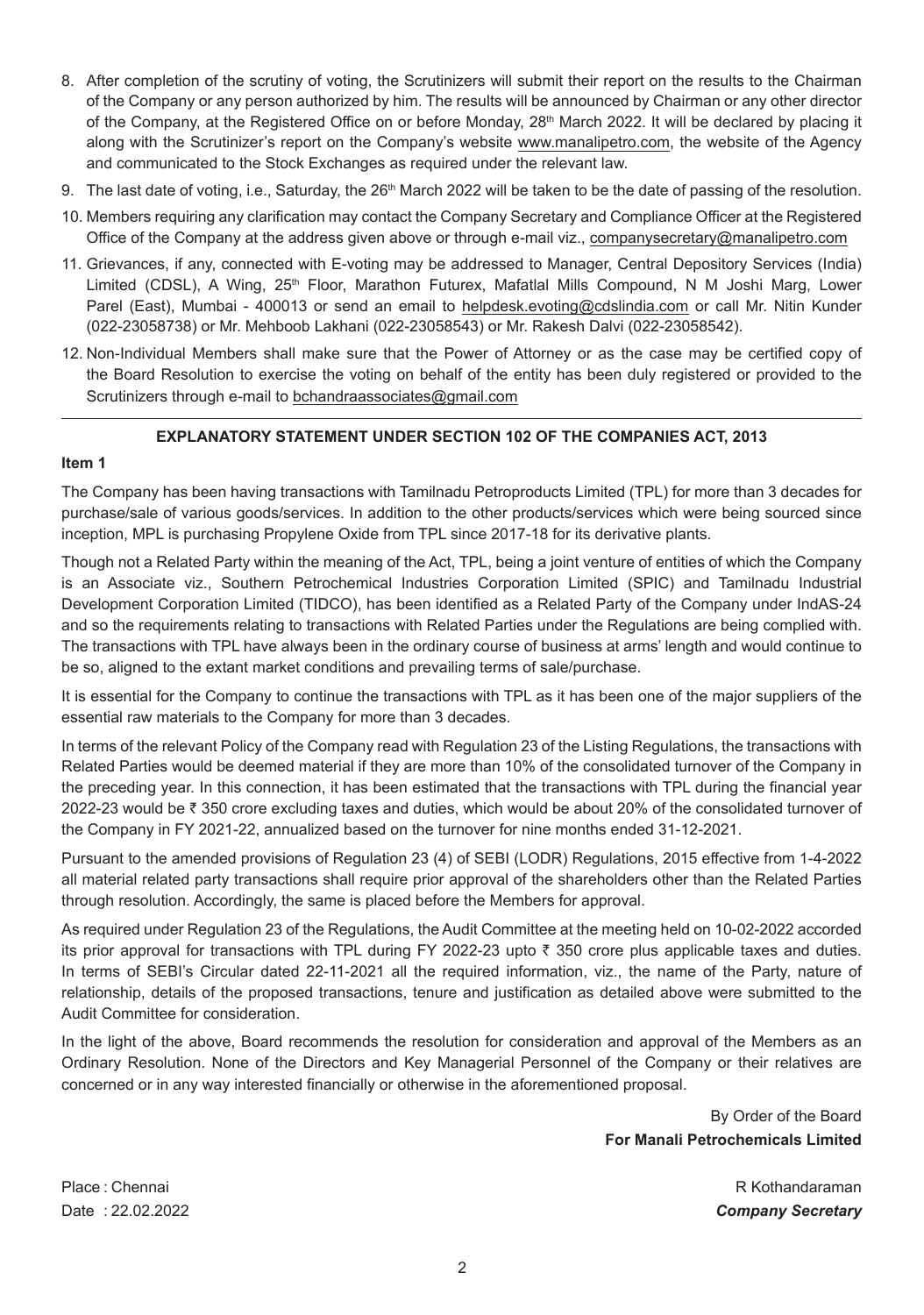## **GUIDANCE TO SHAREHOLDERS FOR POSTAL BALLOT THROUGH E-VOTING**

- (1) The voting period begins at 9:00 AM on 25-02-2022 and ends on 26-03-2022 at 5:00 PM. During this period shareholders of the Company, holding shares either in physical form or in dematerialized form, as on 18-02-2022 may cast their votes electronically. The E-voting module shall be disabled by CDSL after 5:00 PM on 26-03-2022.
- (2) In terms of SEBI circular no. SEBI/HO/CFD/CMD/CIR/P/2020/242 dated December 9, 2020, on E-voting facility provided by Listed Companies, individual shareholders holding securities in demat mode are allowed to vote through their demat account maintained with Depositories and Depository Participants. Shareholders are advised to update their mobile number and email Id in their demat accounts in order to access the E-voting facility.
- (3) Pursuant to abovesaid SEBI Circular, login process for E-voting for individual shareholders holding securities in Demat mode are given below:

## **A. Shareholders holding securities with CDSL**

- i. If you have opted for CDSL Easi / Easiest facility, you can login using your existing user id and password. The URL to login to Easi / Easiest is <https://web.cdslindia.com/myeasi/home/login>. Alternatively, you can visit [www.cdslindia.com](http://www.cdslindia.com/) and click on Login icon and select New System Myeasi.
- ii. After successful login, you will be able to see the E-voting option for companies in respect of which the E-voting is in progress, as per the information provided by the respective company. On clicking the E-voting option, you will be able to see E-voting page of the E-voting service provider for casting your vote during the remote E-voting period.
- iii. Links are also provided to access the system of all the E-voting Service Providers viz., CDSL/NSDL/ KARVY/LINKINTIME, so that you can visit the E-voting service providers' website directly.
- iv. If you are not registered for Easi/Easiest, option to register is available at [https://web.cdslindia.com/myeasi/](https://web.cdslindia.com/myeasi/Registration/EasiRegistration) [Registration/EasiRegistration.](https://web.cdslindia.com/myeasi/Registration/EasiRegistration)
- v. Alternatively, you may directly access E-voting page by providing Demat Account Number and PAN No. from the E-voting link available on [www.cdslindia.com](http://www.cdslindia.com/) home page or click on the link: [https://evoting.](https://evoting.cdslindia.com/Evoting/EvotingLogin) [cdslindia.](https://evoting.cdslindia.com/Evoting/EvotingLogin) [com/Evoting/EvotingLogin.](https://evoting.cdslindia.com/Evoting/EvotingLogin)
- vi. The system will authenticate your credentials by sending OTP to the registered Mobile number & Email as recorded in the Demat Account.
- vii. After successful authentication, you will be able to see the E-voting option where the E-voting is in progress and also able to directly access the system of all E-voting Service Providers.

#### **B. Shareholders holding securities with NSDL**

- i. If you are already registered for NSDL Ideas' facility, please visit the e-Services website of NSDL. Open web browser by typing the following URL: [https://eservices.nsdl.com](https://eservices.nsdl.com/) either on a Personal Computer or on a mobile. Once the home page of e-Services is launched, click on the "Beneficial Owner" icon under "Login" which is available under 'IDeAS' section. A new screen will open. You will have to enter your User ID and Password. After successful authentication, you will be able to see E-voting services. Click on "Access to E-voting" under E-voting services and you will be able to see E-voting page. Click on company name or E-voting service provider name and you will be re-directed to E-voting service provider's website for casting your vote during the remote E-voting period. If you are not registered for IDeAS e-Services, option to register is available at https://eservices.nsdl.com by selecting "Register Online for IDeAS" Portal or clicking the link: <https://eservices.nsdl.com/SecureWeb/IdeasDirectReg.jsp>
- ii. Visit the E-voting website of NSDL. Open web browser by typing the following URL: [https://www.evoting.](https://www.evoting.nsdl.com/) [nsdl.com/](https://www.evoting.nsdl.com/) either on a Personal Computer or on a mobile. Once the home page of E-voting system is launched, click on the icon "Login" which is available under 'Shareholder/Member' section. A new screen will open. You will have to enter your User ID (i.e., your sixteen-digit demat account number held with NSDL), Password/ OTP and a Verification Code as shown on the screen. After successful authentication, you will be redirected to NSDL Depository site wherein you can see E-voting page. Click on company name or E-voting service provider name and you will be redirected to E-voting service provider's website for casting your vote during the remote E-voting period.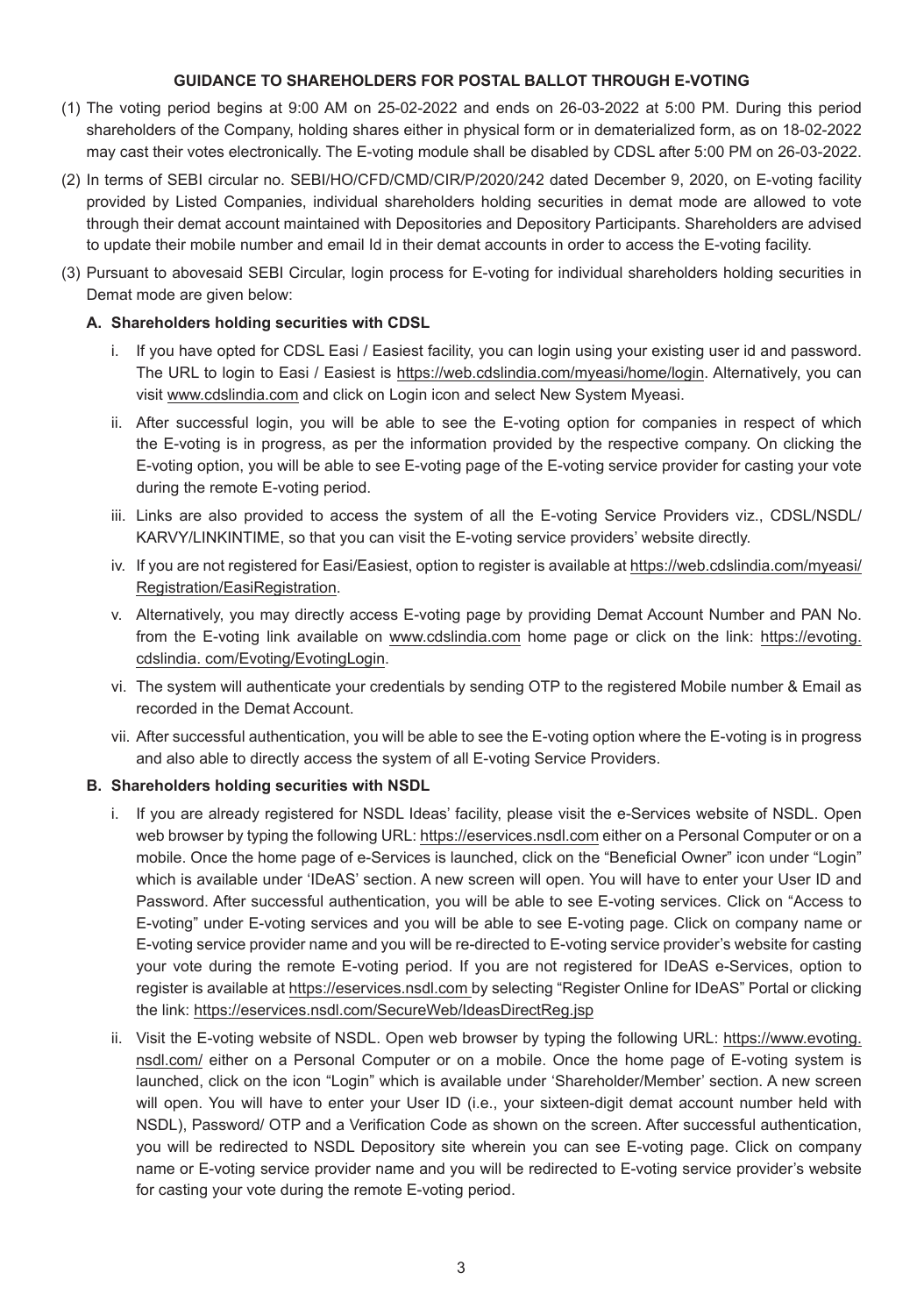# **C. Login through Depository Participants**

 You can also login using the login credentials of your demat account through your Depository Participant registered with NSDL/CDSL for E-voting facility. After Successful login, you will be able to see E-voting option. Once you click on E-voting option, you will be redirected to NSDL/CDSL Depository site after successful authentication, wherein you can see E-voting feature. Click on company name or E-voting service provider name and you will be redirected to E-voting service provider's website for casting your vote during the remote E-voting period.

**D.** If you are unable to retrieve User ID/Password please use Forget User ID and Forget Password options available at above mentioned websites and follow the instructions for resetting the information.

## **E. Help Desk in case of log-in issues of individual demat holders:**

- Members holding demat account with CDSL and facing any technical issue in login can contact CDSL helpdesk by sending a request at [helpdesk.evoting@cdslindia.com](mailto:helpdesk.evoting@cdslindia.com) or contact 022-23058738/23058542-43.
- Members holding demat account with NSDL and facing any technical issue in login can contact NSDL helpdesk by sending a request at [evoting@nsdl.co.in](mailto:evoting@nsdl.co.in) or call at toll free no.: 1800 1020 990 and 1800 22 44 30
- (4) Login method for E-voting for Members holding shares in Physical mode and Members other than individuals holding shares in Demat mode is as below:
	- i. Log on to the CDSL's E-voting website [www.evotingindia.com.](http://www.evotingindia.com/)
	- ii. Click on "Shareholders" module.
	- iii. Now enter your User ID
		- a. For CDSL: 16 digits beneficiary ID,
		- b. For NSDL: 8 Character DP ID followed by 8 Digits Client ID,
		- c. Shareholders holding shares in physical mode should enter Folio Number allotted by the Company.
	- iv. Next enter the Image Verification as displayed and click on Login.
	- v. If you are holding shares in demat mode and had logged on to [www.evotingindia.com](http://www.evotingindia.com/) and voted on an earlier E-voting of any company, then your existing password is to be used.
	- vi. If you are a first-time user follow the steps given below:

| FOR INDIVIDUALS HOLDING SHARES IN PHYSICAL MODE & OTHERS HOLDING IN DEMAT MODE |                                                                                                                                                                                                                          |
|--------------------------------------------------------------------------------|--------------------------------------------------------------------------------------------------------------------------------------------------------------------------------------------------------------------------|
| <b>PAN</b>                                                                     | Enter your 10-digit alpha-numeric *PAN issued by Income Tax Department (Applicable<br>for both demat as well as physical)                                                                                                |
|                                                                                | Shareholders who have not updated their PAN with the Company/Depository<br>$\bullet$<br>Participant are requested to use the sequence number which is available in the<br>e-mail forwarding the Notice of Postal Ballot. |
| <b>Dividend</b><br>Bank<br>Details OR Date<br>of Birth (DOB)                   | Enter the Dividend Bank Details or Date of Birth (in dd/mm/yyyy format) as recorded in<br>your demat account or in the Company records in order to login.                                                                |
|                                                                                | If both the details are not recorded with the depository or Company please enter<br>٠<br>the member id / folio number as mentioned in instruction (III) above.                                                           |

- vii. After entering these details appropriately, click on "SUBMIT" tab.
- viii. Shareholders holding shares in physical form will then directly reach the Company selection screen and shareholders holding shares in demat form will reach 'Password Creation' menu wherein they are required to mandatorily enter their login password in the new password field. Kindly note that this password is to be also used by the demat holders for voting for resolutions of any other company on which they are eligible to vote, provided that company opts for E-voting through CDSL platform. It is strongly recommended not to share your password with any other person and take utmost care to keep your password confidential.